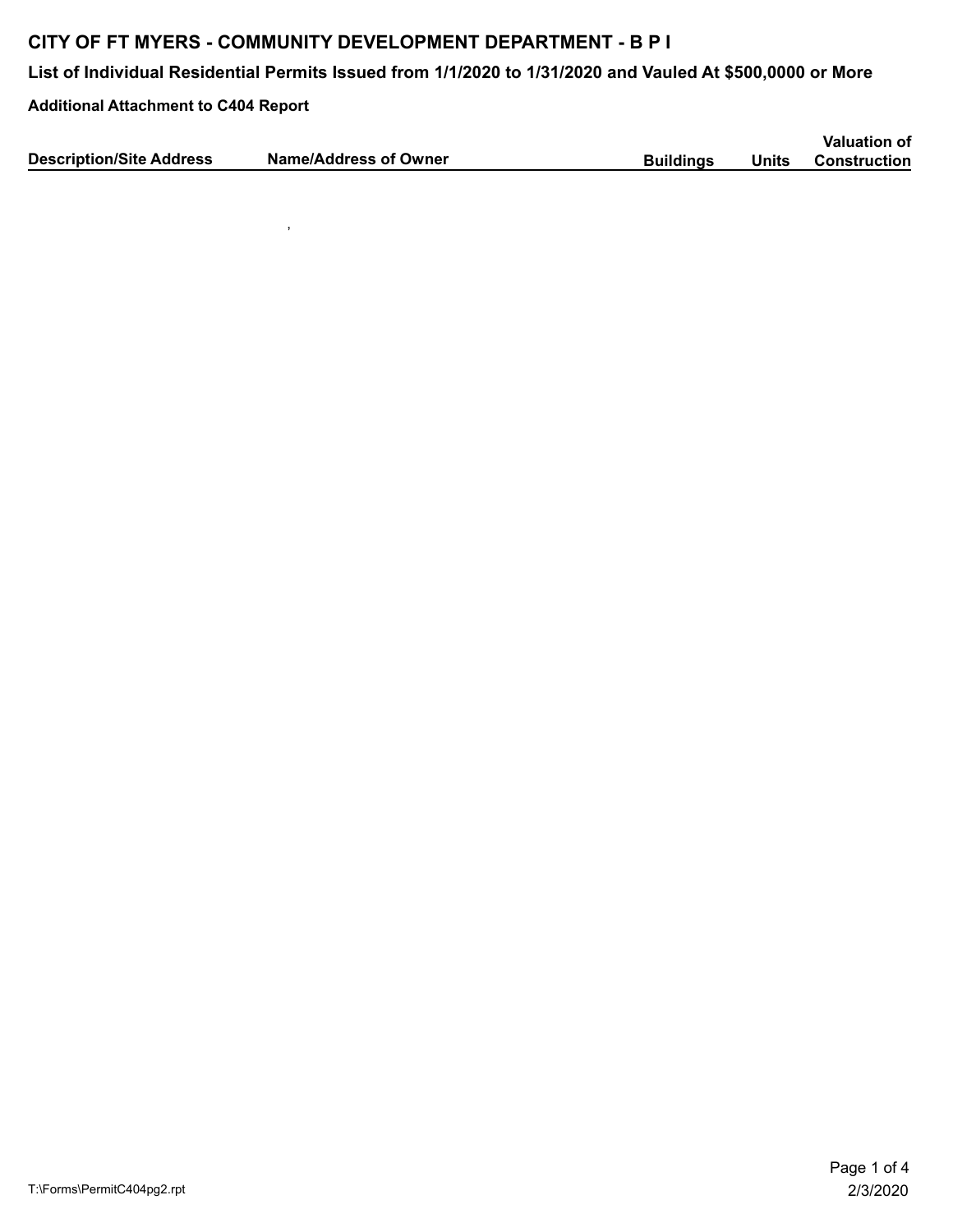| <b>Description/Site Address</b>                                                                                                                 | <b>Name/Address of Owner</b>                                                       | <b>Buildings</b> | <b>Units</b> | <b>Valuation of</b><br><b>Construction</b> |
|-------------------------------------------------------------------------------------------------------------------------------------------------|------------------------------------------------------------------------------------|------------------|--------------|--------------------------------------------|
| CONSTRUCTION OF A 4 UNIT<br>MULTI-FAMILY BUILDING                                                                                               | WCI COMMUNITIES LLC<br>10481 6 MILE CYPRESS PKWY<br>FORT MYERS, FL 33966           | 1                | 4            | \$1,314,331                                |
| CASELLA AT PELICAN PRESERVE TR<br>BLD2019-02958                                                                                                 |                                                                                    |                  |              |                                            |
| construction of a 4 unit<br>multi-family building                                                                                               | <b>WCI COMMUNITIES LLC</b><br>24301 WALDEN CENTER DR<br>BONITA SPRINGS, FL 34134   |                  | 4            | \$1,314,331                                |
| 10521 CASELLA WAY Building 25<br>BLD2019-02325                                                                                                  |                                                                                    |                  |              |                                            |
| CONSTRUCTION OF A 4 UNIT<br>MULTI-FAMILY BUILDING                                                                                               | <b>WCI COMMUNITIES LLC</b><br>10481 6 MILE CYPRESS PKWY<br>FORT MYERS, FL 33966    | $\mathbf{1}$     | 4            | \$1,314,331                                |
| 10528 CASELLA WAY Building 39<br>BLD2019-02958                                                                                                  |                                                                                    |                  |              |                                            |
| Construction of a 6 plex<br>residential building                                                                                                | <b>WCI COMMUNITIES LLC</b><br>24301 WALDEN CENTER DR<br>BONITA SPRINGS, FL 34134   |                  | 6            | \$1,576,836                                |
| 11793 GRAND BELVEDERE WAY<br>BLD2019-02409                                                                                                      |                                                                                    |                  |              |                                            |
| Construction of a 4 unit<br>multi-family building.                                                                                              | <b>WCI COMMUNITIES LLC</b><br>24301 WALDEN CENTER DR<br>BONITA SPRINGS, FL 34134   | $\mathbf{1}$     | 4            | \$1,256,146                                |
| 12044 HAWTHORN LAKE DR<br>BLD2019-02762                                                                                                         |                                                                                    |                  |              |                                            |
| Construction of a 4 unit<br>Multi-Family building.                                                                                              | <b>WCI COMMUNITIES LLC</b><br>10481 6 MILE CYPRESS PKWY<br>FORT MYERS, FL 33966    | $\mathbf{1}$     | 4            | \$1,256,146                                |
| 12047 HAWTHORN LAKE DR<br>BLD2019-02894                                                                                                         |                                                                                    |                  |              |                                            |
| Encore Bldg 1 - New<br>construction of 152 unit<br>apartment building type II<br>"Threshold Building"<br>3210 CHAMPION RING RD<br>BLD2019-02597 | CHAMPION DEVELOPMENT CORP<br>5071 BUENA VISTA DR<br>FRISCO, TX 75034               | $\mathbf 1$      | 152          | \$21,161,800                               |
| encore bldg 3- new construction<br>of 68 unit apartment building<br>type 1                                                                      | <b>CHAMPION DEVELOPMENT CORP</b><br>5071 BUENA VISTA DR<br><b>FRISCO, TX 75034</b> | $\mathbf 1$      | 68           | \$11,641,426                               |
| 3220 CHAMPION RING RD<br>BLD2019-02602                                                                                                          |                                                                                    |                  |              |                                            |
| encore bldg 2- new construction<br>of 68 unit apartment building<br>type 1                                                                      | <b>CHAMPION DEVELOPMENT CORP</b><br>5071 BUENA VISTA DR<br>FRISCO, TX 75034        | 1                | 68           | \$11,641,426                               |
| 3230 CHAMPION RING RD<br>BLD2019-02600                                                                                                          |                                                                                    |                  |              |                                            |
| Construction of 40 apartments -<br>Building #3. "Threshold<br>Building"<br>3645 SCHOOLHOUSE RD W -- Bldg 3                                      | MJ DEVELOPMENT SOUTHEAST LLC.<br>62300 GULF BLVD.<br>SAINT PETERSBURG, FL 33706    | $\mathbf 1$      | 40           | \$7,912,623                                |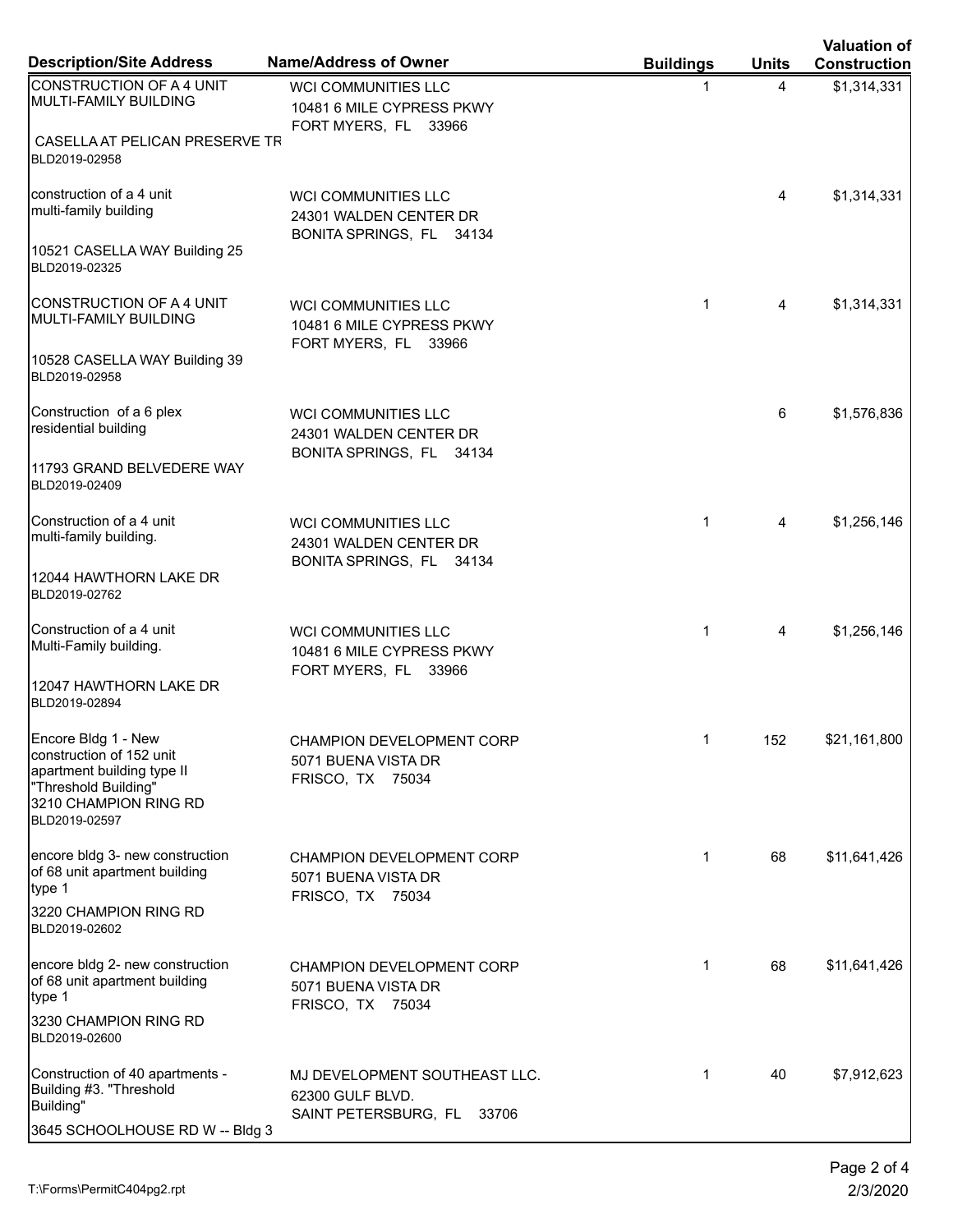| <b>Description/Site Address</b>                                                                                     | <b>Name/Address of Owner</b>                                       | <b>Buildings</b> | <b>Units</b> | <b>Valuation of</b><br><b>Construction</b> |
|---------------------------------------------------------------------------------------------------------------------|--------------------------------------------------------------------|------------------|--------------|--------------------------------------------|
| BLD2019-01281                                                                                                       |                                                                    |                  |              |                                            |
| New Construction of Town Fort<br>Myers Building I (Type I) 24<br>unit apartment building<br>4800 WINDSOR LANDING DR | SHOPS AT VILLAGE WALK LLC<br>570 DELAWARE AVE<br>BUFFALO, NY 14202 | $\mathbf{1}$     | 24           | \$2,644,717                                |
| BLD2019-00728                                                                                                       |                                                                    |                  |              |                                            |
| New Construction of Town Fort<br>Myers Building 2 (Type II) 24<br>unit apartment building                           | SHOPS AT VILLAGE WALK LLC<br>570 DELAWARE AVE<br>BUFFALO, NY 14202 | $\mathbf{1}$     | 24           | \$2,903,383                                |
| 4810 WINDSOR LANDING DR<br>BLD2019-00714                                                                            |                                                                    |                  |              |                                            |
| New Construction of Town Fort<br>Myers Building 3 (Type I) 24<br>unit apartment building                            | SHOPS AT VILLAGE WALK LLC<br>570 DELAWARE AVE<br>BUFFALO, NY 14202 | $\mathbf{1}$     | 24           | \$2,644,717                                |
| 4820 WINDSOR LANDING DR<br>BLD2019-00729                                                                            |                                                                    |                  |              |                                            |
| New Construction of Town Fort<br>Myers Building 4 (Type II) 24<br>unit apartment building                           | SHOPS AT VILLAGE WALK LLC<br>570 DELAWARE AVE<br>BUFFALO, NY 14202 | $\mathbf{1}$     | 24           | \$2,903,383                                |
| 4830 WINDSOR LANDING DR<br>BLD2019-00716                                                                            |                                                                    |                  |              |                                            |
| New Construction of Town Fort<br>Myers Building 14 (Type IV) 36<br>unit apartment building                          | RD TOWN VILLAGE WALK LLC<br>315 S BISCAYNE BLVD<br>MIAMI, FL 33131 | $\mathbf{1}$     | 36           | \$5,121,117                                |
| 4840 WINDSOR LANDING DR<br>BLD2019-00701                                                                            |                                                                    |                  |              |                                            |
| New Construction of Town Fort<br>Myers Building 13 (Type IV) 36<br>unit apartment building                          | RD TOWN VILLAGE WALK LLC<br>315 S BISCAYNE BLVD<br>MIAMI, FL 33131 | $\mathbf{1}$     | 36           | \$5,121,117                                |
| 4850 WINDSOR LANDING DR<br>BLD2019-00700                                                                            |                                                                    |                  |              |                                            |
| New Construction of Town Fort<br>Myers Building 12 (Type III) 24<br>unit apartment building                         | RD TOWN VILLAGE WALK LLC<br>315 S BISCAYNE BLVD<br>MIAMI, FL 33131 | $\mathbf{1}$     | 24           | \$4,030,817                                |
| 4870 WINDSOR LANDING DR<br>BLD2019-00725                                                                            |                                                                    |                  |              |                                            |
| New Construction of Town Fort<br>Myers Building 10 (Type III) 24<br>unit apartment building                         | RD TOWN VILLAGE WALK LLC<br>315 S BISCAYNE BLVD<br>MIAMI, FL 33131 | $\mathbf{1}$     | 24           | \$4,030,817                                |
| 4871 WINDSOR LANDING DR<br>BLD2019-00724                                                                            |                                                                    |                  |              |                                            |
| New Construction of Town Fort<br>Myers Building 11 (Type IV) 36<br>unit building                                    | RD TOWN VILLAGE WALK LLC<br>315 S BISCAYNE BLVD<br>MIAMI, FL 33131 | $\mathbf{1}$     | 36           | \$5,121,117                                |
| 4880 WINDSOR LANDING DR<br>BLD2019-00699                                                                            |                                                                    |                  |              |                                            |
| New Construction of Town Fort<br>Myers Building 9 (Type III) 24<br>unit apartment building                          | RD TOWN VILLAGE WALK LLC<br>315 S BISCAYNE BLVD<br>MIAMI, FL 33131 | $\mathbf{1}$     | 24           | \$4,030,817                                |